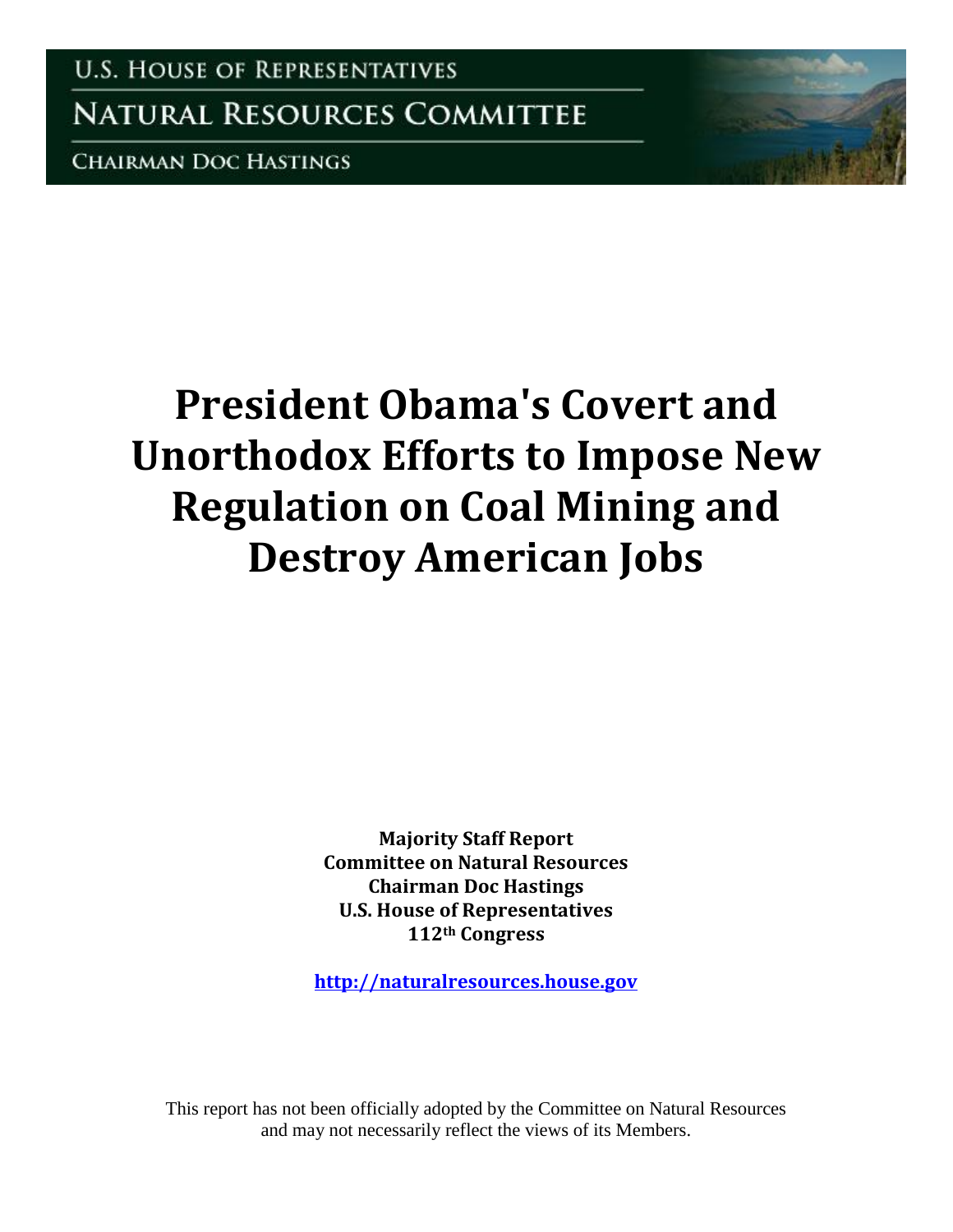# **Table of Contents**

| I.   |                                                                                                                                                              |
|------|--------------------------------------------------------------------------------------------------------------------------------------------------------------|
| II.  | JOB AND ECONOMIC IMPACTS OF THE OBAMA ADMINISTRATION'S PREFERRED REGULATION 3                                                                                |
|      | Preferred Regulation Would Cost Thousands of Jobs and Cause Widespread                                                                                       |
|      | Obama Administration Attempts to Change Numbers to Hide the Impact 4                                                                                         |
|      | Obama Administration Backs Away from Claim That Numbers were "Placeholders"-                                                                                 |
| III. | OBAMA ADMINISTRATION'S RUSHED AND UNORTHODOX RULEMAKING PROCESS 7                                                                                            |
|      | Administration's attempt to circumvent the APA blocked by federal court7                                                                                     |
|      | Obama Administration Established an Unreasonable Time Frame Through Costly                                                                                   |
|      | Timeframe and Scope of the Rulemaking Raised Concerns for Stakeholders  9                                                                                    |
|      | Agency Refuses to Reveal the Current Status and Timeline of Rewrite 10                                                                                       |
| IV.  | THE OBAMA ADMINISTRATION CONTINUES TO OBSTRUCT EFFORTS FOR MEANINGFUL OVERSIGHT<br>BY HIDING INFORMATION, WITHHOLDING DOCUMENTS, AND REFUSING TO COMPLY WITH |
|      |                                                                                                                                                              |
|      | Defying President Obama's Pledge of Unprecedented Transparency, Department<br>Department Makes Arbitrary Redactions of Subpoenaed Information  13            |
| V.   |                                                                                                                                                              |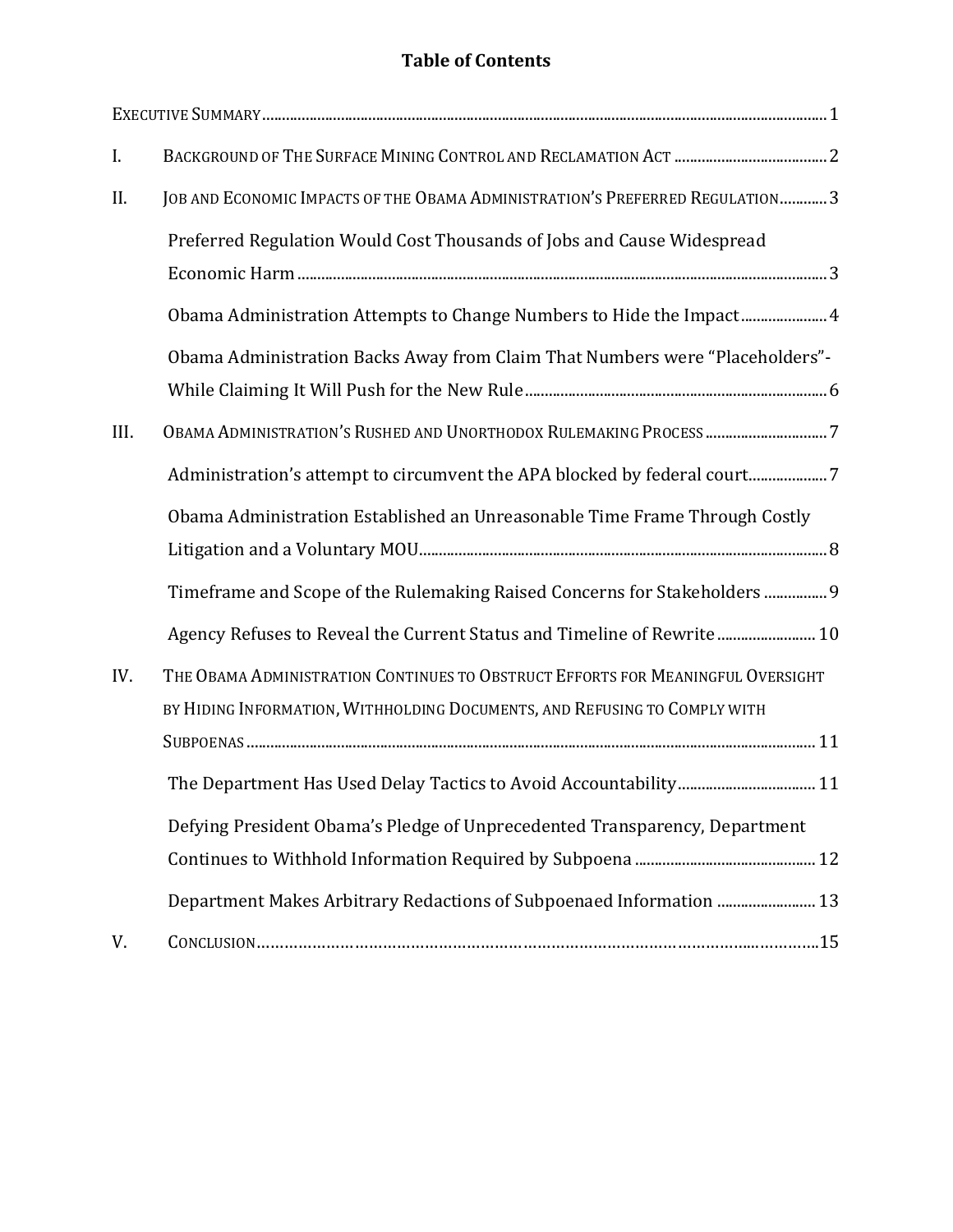#### <span id="page-2-0"></span>**EXECUTIVE SUMMARY**

For more than a year and a half, the Natural Resources Committee has been aggressively investigating one of the Obama Administration's most covert but outrageous fronts in its war on coal: a decision by the Interior Department to rapidly rewrite a regulation governing coal mining near streams.

Within days of taking office, the Obama Administration threw out the 2008 Stream Buffer Zone rule that had undergone five years of environmental analysis and public review. The Department of the Interior then entered into a lawsuit settlement agreement with environmental groups to rewrite and produce a final rule by June 29, 2012 and used a short-circuited process to hire a contractor to write this new regulation. When the [Associated Press](http://wvgazette.com/News/MiningtheMountains/201101280708) revealed official analysis showing the new Obama regulation would cost 7,000 jobs and cause economic harm in 22 states, the Administration fired the contractor and charged ahead.

To date, the Committee's ongoing investigation has exposed gross mismanagement of the rulemaking process, potential political interference, and the widespread economic harm this regulation would cause. The Obama Administration has already spent \$7.7 million taxpayer dollars conducting this rewrite and is poised to spend even more if it continues with this mismanaged rulemaking.

The Department has missed its self-imposed deadline agreed upon in court to publish the final regulation by June 29, 2012, raising questions as to whether its new Stream Buffer Zone regulation on coal is being held back and concealed until after the November election, when President Obama would have more 'flexibility' to unleash its job-destroying impacts.

The Interior Department refuses to comply with Congressional subpoenas to reveal documents and information that would fully reveal how and why this regulation was being rewritten. These actions of secrecy come despite President Obama's pledges of unprecedented transparency and openness in government.

For these reasons, the Obama Administration's campaign to impose this rewritten regulation must be halted and an open, transparent rulemaking that fairly accounts for job and economic impacts must be undertaken.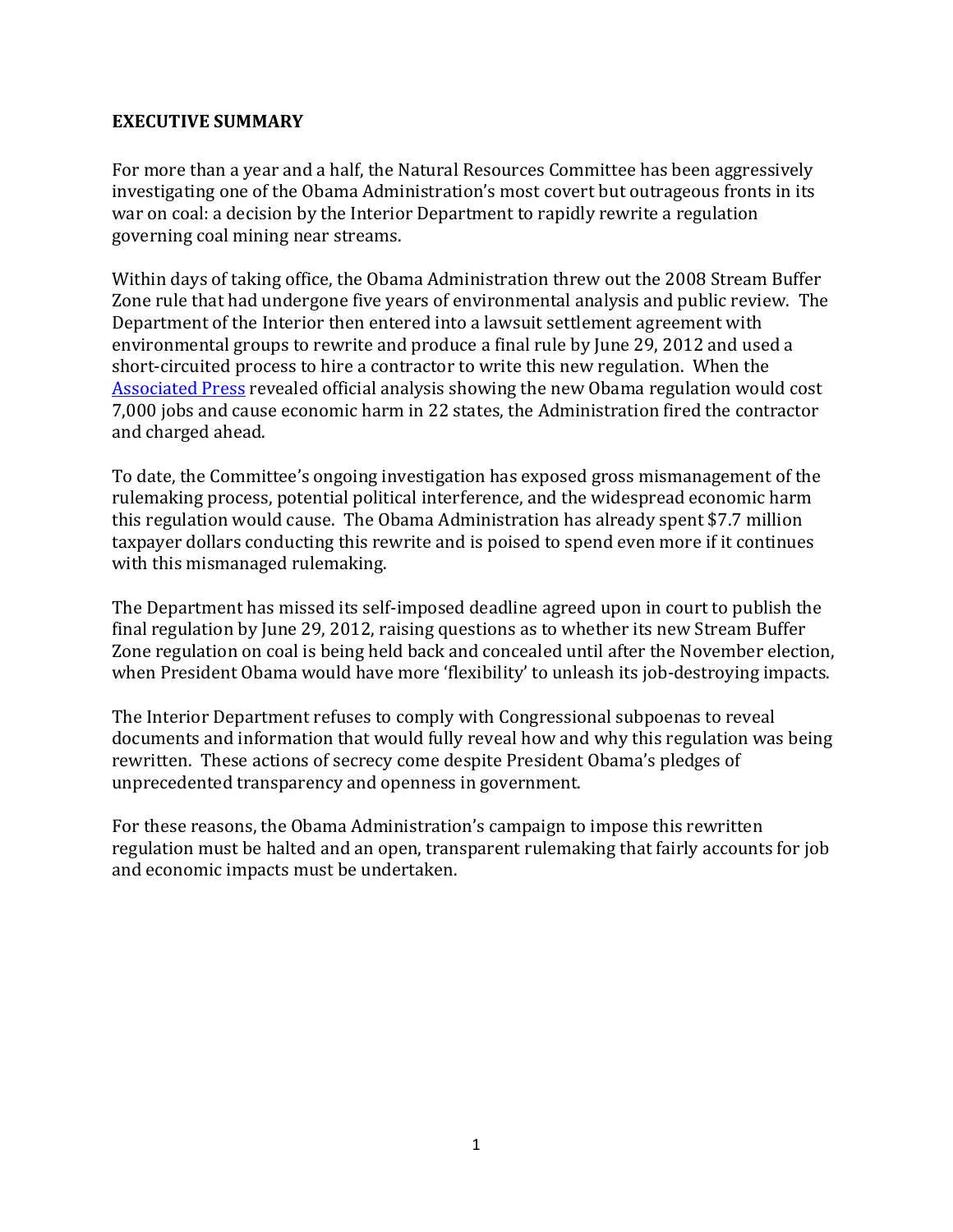# <span id="page-3-0"></span>**I. Background of The Surface Mining Control and Reclamation Act**

The Surface Mining Control and Reclamation Act ("SMCRA") of 1977 is the primary federal law that regulates coal mining in the United States. It was enacted to "provide for the cooperation between the Secretary of the Interior and the States with respect to the regulation of surface coal mining operations, and other purposes.<sup>1</sup> SMCRA created programs for regulating active coal mines and for reclaiming abandoned mine lands. SMCRA also created the Office of Surface Mining Reclamation and Enforcement ("OSM"), an agency within the Department of the Interior ("Department"), to administer programs for controlling surface coal mining operations, review and approve or disapprove State Programs for controlling surface coal mining operations, assist the States in the development of State programs and several other purposes. SMCRA has been amended or altered several times, including 1983 with the finalization of the original Stream Buffer Zone.

On December 12, 2008, OSM, with the concurrence of the Environmental Protection Agency, published a final rule on stream buffer zones and placement of excess spoil after consideration of 43,000 public comments and approximately 5 years of scientific study and analysis ("Stream Buffer Zone Rule"). <sup>2</sup> Within 10 days, the first lawsuit was filed by environmental groups challenging the new rule, $3$  with a second lawsuit following almost a month later.4 The Obama Administration filed a motion to vacate the 2008 Rule, essentially joining the lawsuit on the side of the environmental groups. The Obama Administration has been trying to find a way to toss aside the 2008 Stream Buffer Zone Rule since the change in administration, even though evidence shows that its preferred alternative would cause devastating economic impacts throughout the country.

The Committee on Natural Resources has jurisdiction over mining interests generally.5 As SMCRA is the primary federal law that regulates the production of coal in the United States, SMCRA and OSM fall within the direct jurisdiction of this Committee. The Committee is tasked with general oversight responsibilities including the obligation to determine whether laws and programs addressing subjects within its jurisdiction are being implemented and carried out in accordance with the intent of Congress and whether they should be continued, curtailed, or eliminated.<sup>6</sup> The Committee is also responsible to review and study on a continuing basis any conditions or circumstances that may indicate the necessity or desirability of enacting new or additional legislation addressing the subjects within its jurisdiction.<sup>7</sup>

<sup>1</sup> Surface Mining Control and Reclamation Act of 1977, Pub. Law 95-87.

<sup>2</sup> 73 Fed. Reg. 75, 813-75, 885 (Dec. 12, 2008).

<sup>3</sup> Coal River Mountain Watch, et. al. v. Salazar No. 08-2212 (D.D.C.).

<sup>4</sup> National Parks Conservation Association v. Salazar, No. 09-115 (D.D.C).

 $5$  Rule  $X(1)(m)(13)$ .

 $6$  Rule  $X(2)(b)(1)$ .

 $7$  Rule  $X(2)(c)$ .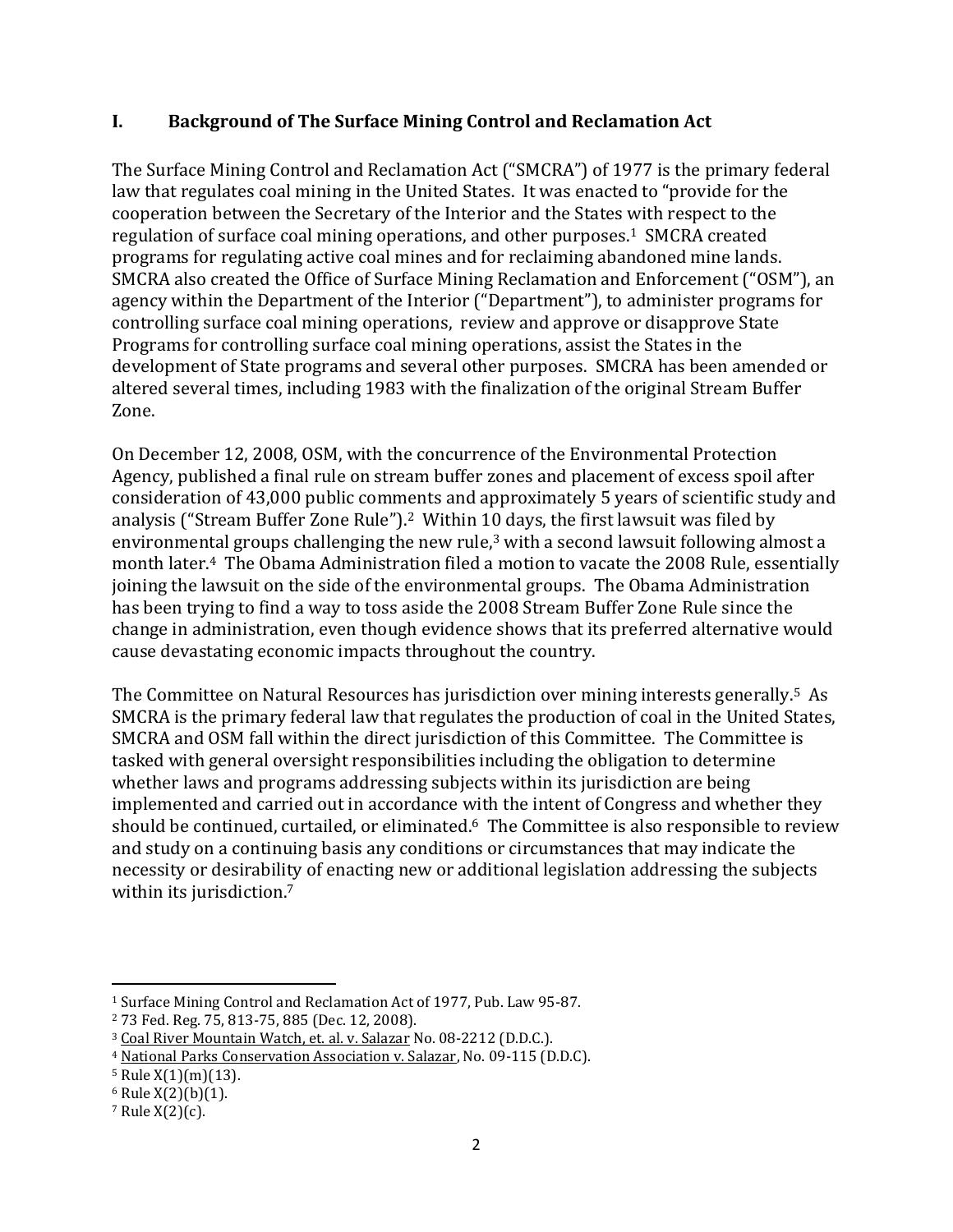# <span id="page-4-0"></span>**II. JOB AND ECONOMIC IMPACTS OF THE OBAMA ADMINISTRATION'S PREFERRED REGULATION**

# <span id="page-4-1"></span>Preferred Regulation Would Cost Thousands of Jobs and Cause Widespread Economic Harm

In January 2011, the Obama Administration's own experts estimated that their "proposal for protecting streams from coal mining would eliminate thousands of jobs and slash production across much of the country."8 The draft Environmental Impact Statement ("EIS") showed that more than 7,000 of the country's coal mining jobs would be lost, and that there would be economic harm in 22 states. Upon publication of these devastating numbers, the Administration attempted to close ranks. Joseph Pizarchik, Director of OSM, criticized the contracting team who had prepared the EIS, restructured the working group assigned to conduct the EIS and the Draft Regulatory Impact Analysis (RIA), and testified before Congress that the contractors did a poor job and fabricated numbers. Specifically, in November 2011, Director Pizarchik testified before the Subcommittee on Energy and Mineral Resources that the numbers used in the draft were "fabricated based on placeholder numbers and have no basis in fact."<sup>9</sup> Director Pizarchik went on to state, "the numbers . . . were based on no evidence."

Director Pizarchik attempted to shield OSM, and the Obama Administration, from the fact that the revised Stream Protection Rule would cause significant job losses, reduce coal production, and result in higher energy costs throughout the country. Unfortunately, Director Pizarchik was wrong, and the job loss numbers are just part of the devastating consequences this desired rule would have on the American people.

For example, the draft EIS from January 2011 shows that the Obama Administration's preferred alternative for the revised rule would result in a net loss in total coal mining employment of over 7,000 employment positions nationwide,<sup>10</sup> and that while the consequences would be most severe in Appalachia, according to draft documents from the Department, "all coal producing regions show a decline in employment positions in the surface coal mining industry except the Northern Rocky Mountains and Great Plains region."11 Additional problems that would be caused by this injurious regulation include an increase in unemployment in the Illinois Basin by 1.3%,<sup>12</sup> an increase in the unemployment rate of more than 1% in the Northwest and Gulf Regions,<sup>13</sup> and a loss of \$2.7 million in coal royalties to tribes in New Mexico and Arizona.<sup>14</sup>

 $\overline{\phantom{a}}$ <sup>8</sup> The Associated Press, New Rule Would Cut Thousands of Coal Jobs, January 26, 2011, <http://wvgazette.com/News/MiningtheMountains/201101280708?page=2&build=cache>

<sup>9</sup> Subcommittee on Energy and Mineral Resources Oversight Hearing on "Jobs at Risk: Waste and Mismanagement by the Obama Administration in Rewriting the Stream Buffer Zone Rule" November 4, 2011, testimony of Director Pizarchik, page 42 lines 895-903 (draft transcript).

<sup>10</sup> Environmental Impact Statement, Chapter 4 – First Working Draft 1-12-2011, 4-213.

 $11$  Id.

<sup>12</sup> Id. at 4-214

<sup>13</sup> Id. at 4-216

<sup>14</sup> Id. at 4-218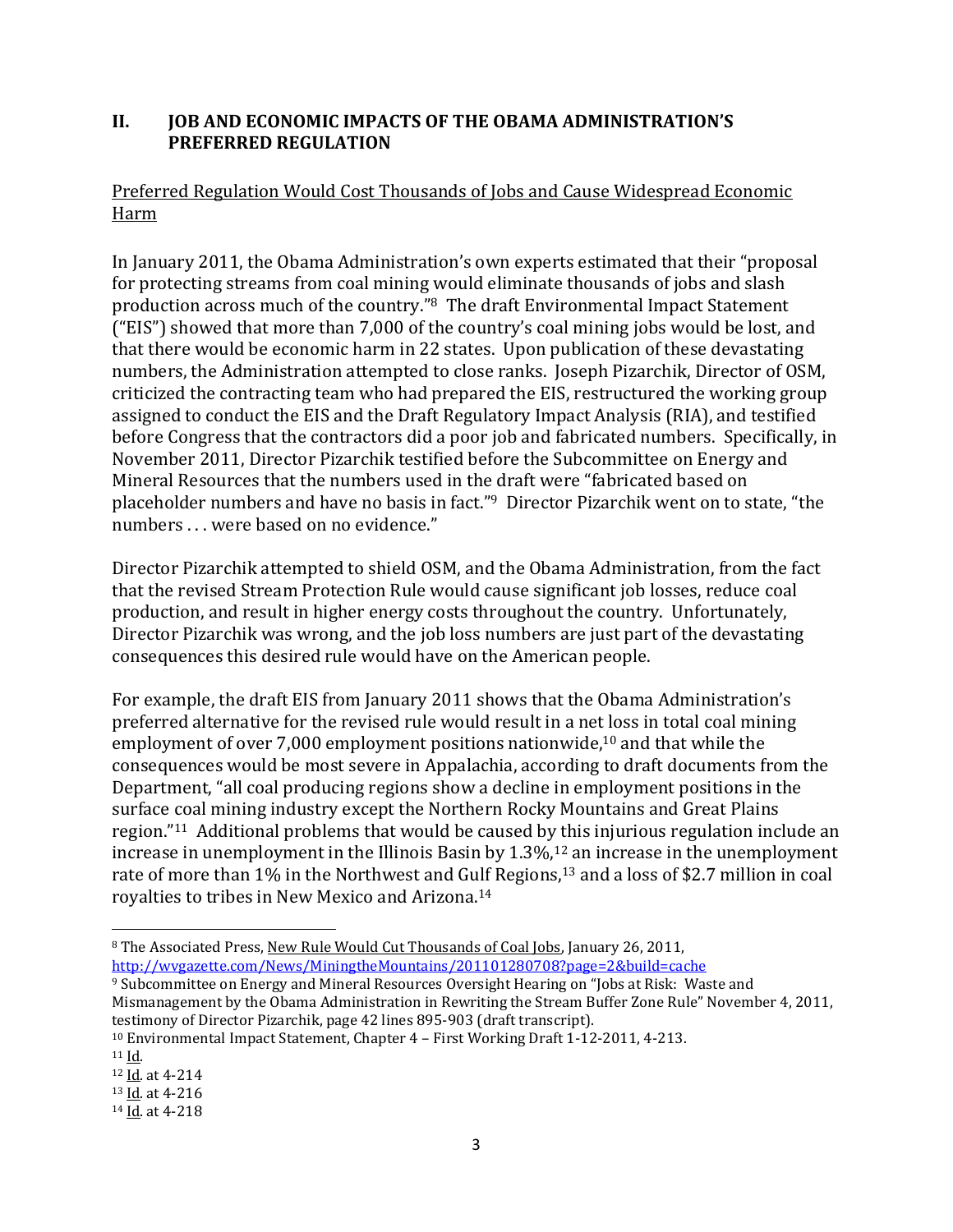While these numbers were all released more than one year ago, no "corrected" job numbers or coal production numbers have been provided by OSM. Indeed, other sources claim that the job loss and coal production numbers will be much more significant than the Administration's estimate.15 An economic analysis from March 2012 published by ENVIRON International Corporation estimates that the loss of direct mining jobs is predicted to be between 55,120 and 79,870, with the majority of these job losses being in the Appalachian region.<sup>16</sup>

#### <span id="page-5-0"></span>Obama Administration Attempts to Change Numbers to Hide the Impact

According to documents received in the course of the Committee's investigation, OSM staff hired contractors and together, OSM clearly specified what methodology would be used to prepare the EIS and RIA. In an email obtained by the Committee, OSM staff sent a note to the subcontractors "confirming the methodology as described."17 This included using the baseline for the alternative to be the status quo, which at the time did not include the implementation of the 2008 Stream Buffer Zone Rule.18 Later, once the devastating job numbers were released to the press, OSM told the contractors to "pretend" that the 2008 rule was in place, and to use the coal production numbers from 2008.19 This decision would artificially inflate the coal production numbers, and result in an inaccurate but smaller coal production loss for the analysis.

In audio recordings obtained by the Committee of a meeting just after the job numbers were made public, OSM Counsel to Director Pizarchik can be heard telling the contractors to pretend for the purposes of preparing the EIS that the 2008 Stream Buffer Zone Rule was implemented and applied across the country when this was not, in fact, true. The contractors and subcontractors explained to OSM that this is a significant change in instruction and would require them to use numbers and data that are not "the real world." OSM Counsel replied to them that, "It's not the real world, this is rulemaking."<sup>20</sup>

Just two days after that February 1 meeting where they were instructed that this isn't the "real world" and after the contractors had been working on the project for more than 6 months, email correspondence between the contractors highlights the impossible position

<sup>&</sup>lt;sup>15</sup> ENVIRON International Corporation, Economic Analysis of Proposed Stream Protection Rule Stage I Report, March 5, 2012, *available at* [http://www.nma.org/pdf/tmp/030612\\_ENVIRON\\_study.pdf.](http://www.nma.org/pdf/tmp/030612_ENVIRON_study.pdf)  <sup>16</sup> Id. at 6.

<sup>17</sup> Dec. 17, 2010 email from contractor to group of contractors and OSM employees requesting confirmation of the methodology that should be used, including using "the US coal production at a 2008 level, as defined by the EIA (but adjusted for energy content)," and Dec. 20, 2010 email from OSM employee to contractors "I just spoke with John Craynon. He asked me to send a note to you confirming the methodology as described." <sup>18</sup> November 5, 2010 email from OSM employee to contractors and other OSM employees. The email discusses the alternatives to be analyzed and states, "The baseline to which these options must be compared would be the status quo, in which the states have not yet adopted or implemented the 2008 rule."

<sup>19</sup> As the 2008 Stream Buffer Zone Rule was published in December 2008 and set to go into effect in January 2009, the 2008 coal production numbers did not reflect a regulatory environment that includes the 2008 Stream Buffer Zone Rule.

<sup>20</sup> Audio Recording February 1, 2011, *available at*  [http://naturalresources.house.gov/oversight/coalregsdocs.htm.](http://naturalresources.house.gov/oversight/coalregsdocs.htm)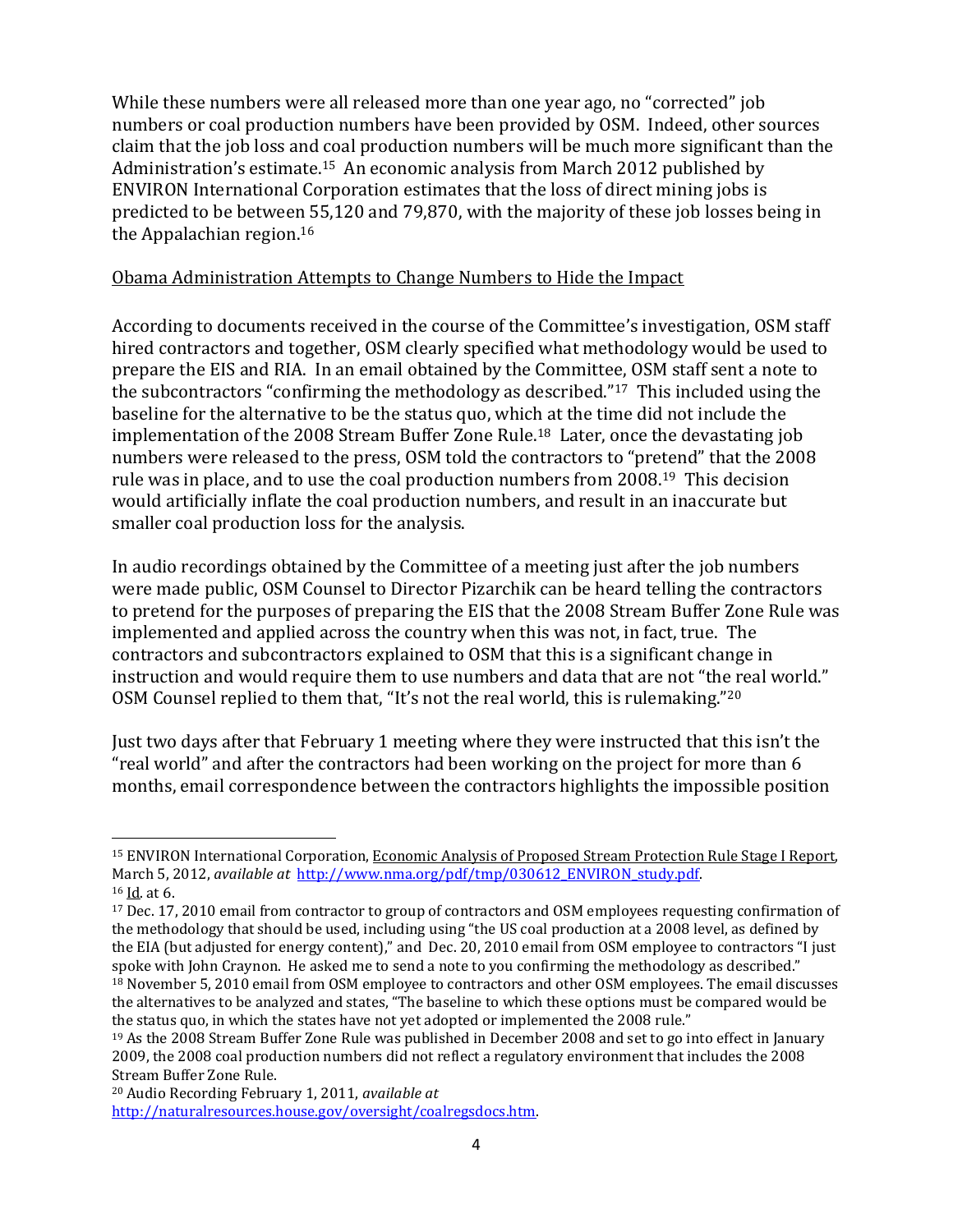in which the Administration has placed them. In one email, one contractor writes to the team:

> I think a big question is set for in your number 1. What is the baseline? Is it "pretending" that the SBZ was in effect for the coal producing states? If so, it really skews the production analysis. If baseline is "current condition" then chapter 2 and the production shift work in Chapter 4 . . . are pretty much final. I can tell you that the Chapter 2 matrix (all of the team's work AND OSM's input) did not assume that the SBZ was in place. I think this is called a conundrum.<sup>21</sup>

In November 2011, some of the subcontractors hired by OSM testified before the Subcommittee on Energy and Mineral Resources that the coal production impacts and resulting job loss numbers used for the EIS and RIA were forecast using specified models. When the resulting job loss numbers were revealed, OSM "suggested that the [contracting] team revisit the production impacts and associated job loss numbers, and with different assumptions that would then change the final outcome to show less of an impact." 22 According to the testimony of subcontractors, the team told OSM that it was "not appropriate" to alter underlying assumptions "just to get a different answer."<sup>23</sup> It's important to note that there has been no testimony or evidence that the Administration wanted to change the alternatives, or the preferred alternative, to create a rule that would have a minimal impact on the nation's hardworking families in the coal industry. The concern was to change the underlying assumptions so that the impact would not *appear* to be as shattering. <sup>24</sup>

The Administration has since ended the contract with the prime contractor and some of the subcontractors working on this job. Indeed, these relationships ended more than a year ago, and because of the allegations made by OSM that the contractors did poor work and plagiarized portions of the work product, the Committee is investigating the separation of these contractors, and how OSM handled this rewrite. The Department has documents that would allow the American people to understand whether it followed the appropriate process in preparing the EIS and RIA for the rule or whether the political implications of ending 7,000 direct coal jobs has led the Administration to try alter the methodology supporting its policies.

<sup>22</sup> Nov. 17, 2011 testimony for the record of Mr. Steven Gardner, President and CIO, ECSI, LLC. <sup>23</sup> Id.

<sup>21</sup> February 3, 2011 email between contractors and subcontractors. Subject: Actions from Feb 1 meeting.

<sup>&</sup>lt;sup>24</sup> Director Pizarchik denied that he or any OSM employee instructed the subcontractors to alter their assumptions. Subcommittee on Energy and Mineral Resources Oversight hearing on "Jobs at Risk: Waste and Mismanagement by the Obama Administration in Rewriting the Stream Buffer Zone Rule" Nov. 4, 2011, testimony of Director Pizarchik, page 53 lines 895-897 (draft transcript).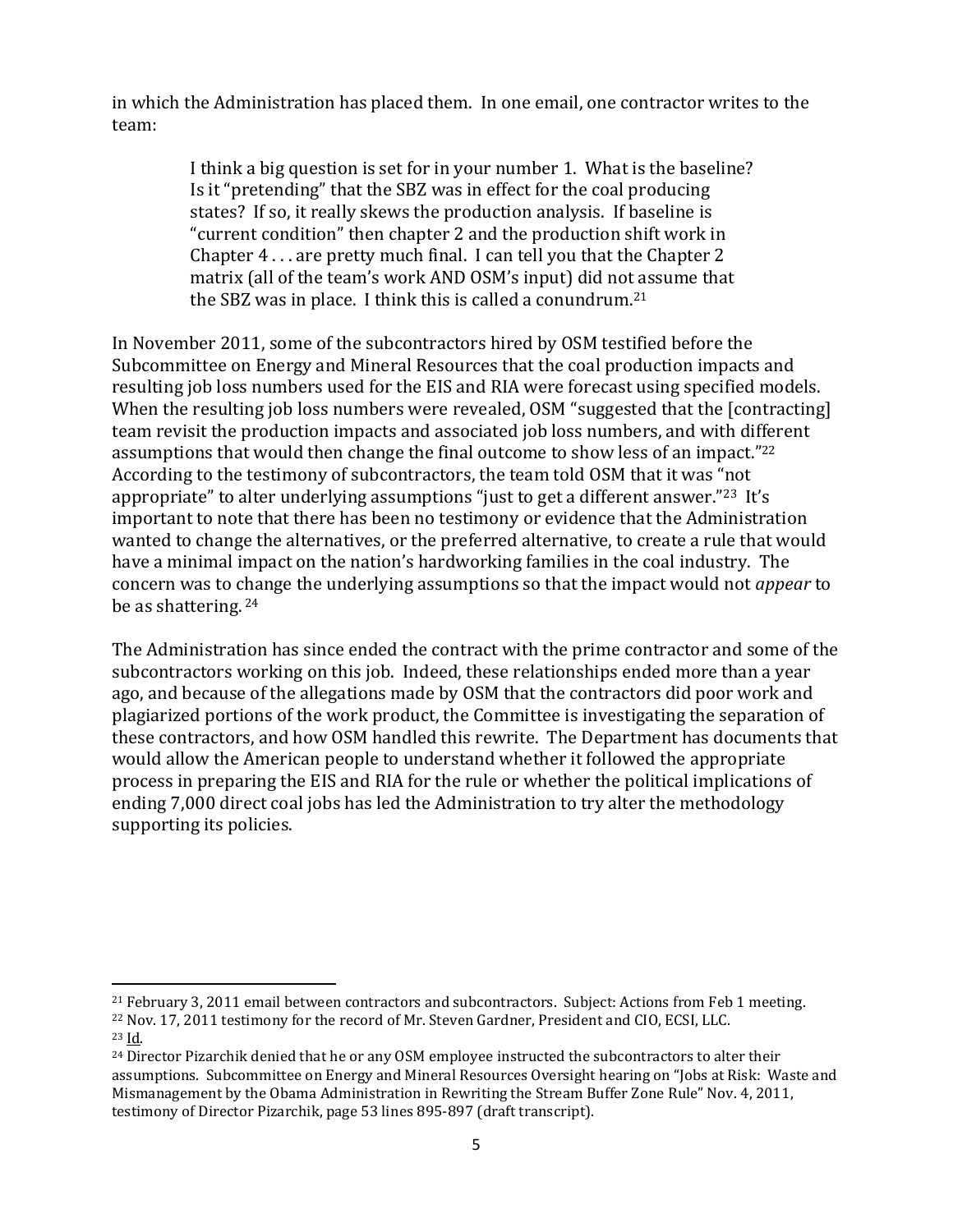# <span id="page-7-0"></span>Obama Administration Backs Away from Claim That Numbers were "Placeholders"- While Claiming It Will Push for the New Rule

While Director Pizarchik was adamant in his November 4, 2011, testimony before the Committee that the numbers discussed in the Administration's Draft EIS were "fabricated based on placeholder numbers and have no basis in fact," it appears that he is no longer so certain. In testimony before the Committee on July 19, 2012 Director Pizarchik was asked: "Do you continue to assert that those were placeholder numbers or do you want to revise your previous testimony?" Director Pizarchik responded:

> "At the time I made that statement, the information I had that those were placeholder numbers, and as I understood placeholders, that they did not have any basis in fact. . . . But I have since learned that their definition of placeholder was different than was my understanding."<sup>25</sup>

While it is disappointing that Director Pizarchik was apparently mistaken in his November 4 testimony, it is more disappointing that the Obama Administration's job loss numbers were correct and they continue to attempt to hide this information from the American people, while holding steadfast to its efforts on the re-write. As recently as July 19, Director Pizarchik again stated that OSM was "making our best efforts to get the rule completed as soon as possible"<sup>26</sup> and "trying our best to get it out as quickly as possible."<sup>27</sup>

It remains unclear why Director Pizarchik originally claimed that the numbers were "fabricated" and had "no basis in fact." The documents received by the Committee show that the contractors at all times acted at the direction of and with the consultation of OSM, and that OSM was heavily involved in the process of preparing both the draft EIS and the draft RIA. Additionally, OSM sent draft chapters of the EIS to state agencies acting as "cooperating agencies" for the rulemaking, and presumably reviewed the work it was sending to the state and agency partners in this endeavor. This purportedly allowed the agency to receive edits and feedback from knowledgeable and vested parties. This process would have been useless if OSM was knowingly sending documents whose numbers were "fabricated based on placeholder numbers and have no basis in fact."

<sup>25</sup> Oversight Hearing on "Status of Obama Administration's Rewrite of the Stream Buffer Zone Rule and Compliance with Committee Subpoenas" Thursday, July 19, 2012, testimony of Director Pizarchik pages 53- 54 lines 1227-1240, (draft transcript).

 $\overline{a}$ 

<sup>26</sup> Id. at p. 22 lines 442-443.

<sup>27</sup> Id. at p. 90 lines 2144-2145.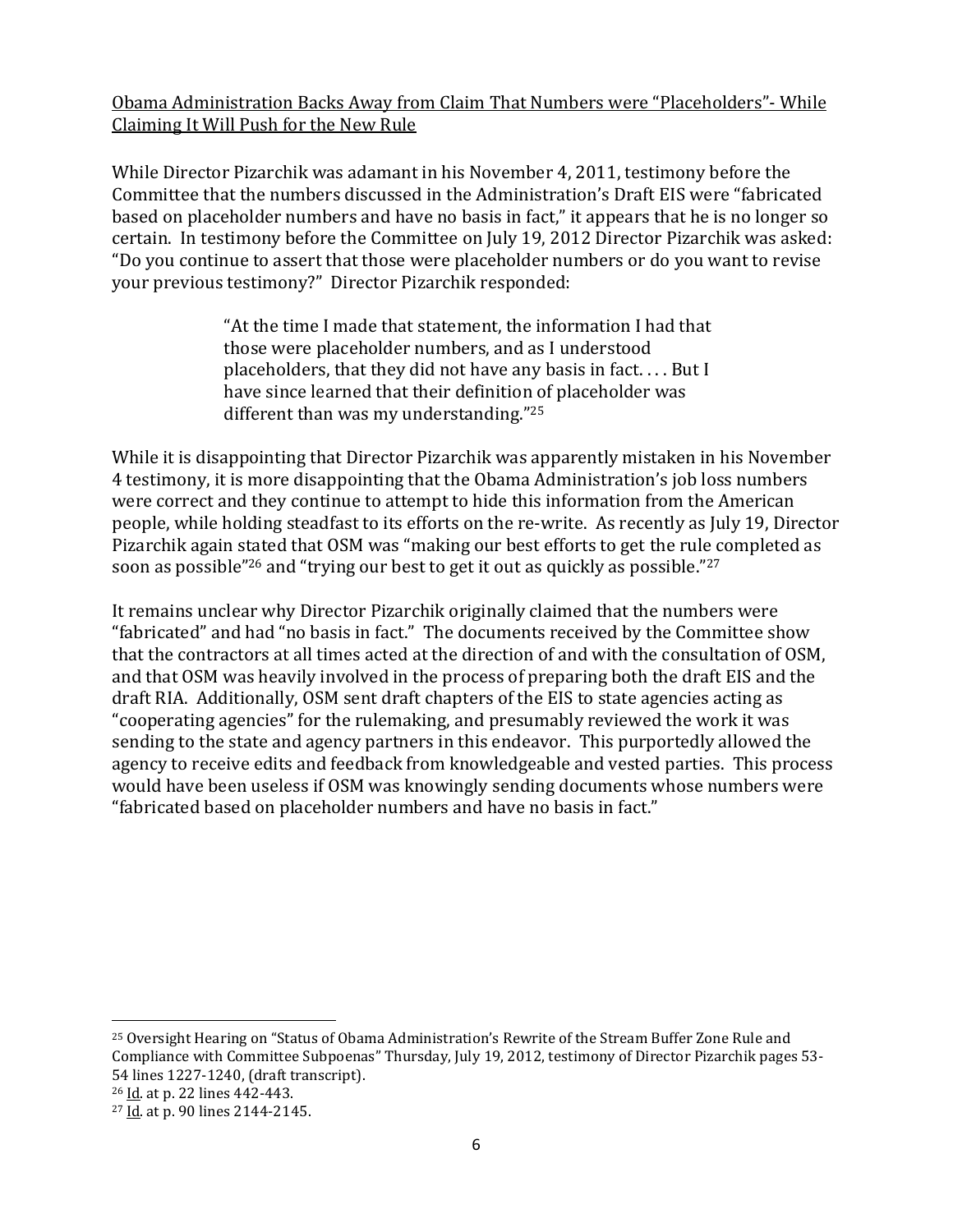#### <span id="page-8-0"></span>**III. OBAMA ADMINISTRATION'S RUSHED AND UNORTHODOX RULEMAKING PROCESS**

The Administration has made no secret of its disdain for the 2008 Stream Buffer Zone Rule. However, a change of administration is not a sufficient reason for an agency to toss aside validly drafted and passed regulations absent a showing of need for new regulations. Indeed, courts have noted that an "agency may not repudiate precedent simply to conform with a shifting political mood. Rather, the agency must demonstrate that its new policy is consistent with the mandate with which Congress has charged it." 28

Interior Secretary Ken Salazar first attempted to have the 2008 Stream Buffer Zone Rule tossed aside through the courts, and when this effort was rebuked, he struck a deal with the special interest groups who brought those lawsuits to draft new regulation in a very short timeframe. While the Obama Administration has failed to lay the groundwork that a new regulation is needed, this exercise has already cost the taxpayers at least \$7.7 million dollars.29,30

#### <span id="page-8-1"></span>Administration's Attempt to Circumvent the APA Blocked by Federal Court

There has been no clear stated purpose of the need for a new rule. In April of 2009, Secretary Salazar filed court documents stating that the promulgated 2008 Stream Buffer Zone Rule was legally infirm;<sup>31</sup> in February 2011 Director Pizarchik claimed that the 2008 Rule was "clearly not adequate,"<sup>32</sup> and in November 2011 he testified before the Committee that the rewrite would allow OSM to utilize "emerging science." <sup>33</sup> Indeed, when one member asked Director Pizarchik to "list some of the categories where the rule is failing," Director Pizarchik went on to discuss the 2008 Rule as though it were implemented and in effect across the nation, which is not true. The Administration has yet to fully explain why the decision was made to rewrite this rule, and whether the objective decision-making of the agency is being controlled by influence from special interest groups.

 $\overline{\phantom{a}}$ <sup>28</sup> National Black Media Coalition v. FCC, 775 F.2d 342, 356 n.17 (D.C. Cir. 1985).

<sup>&</sup>lt;sup>29</sup> Oversight Hearing on "Status of Obama Administration's Rewrite of the Stream Buffer Zone Rule and Compliance with Committee Subpoenas" Thursday, July 19, 2012, testimony of Director Pizarchik page 55 line 1274-1275, (draft transcript).

<sup>30</sup> While the most recent estimate was \$7.7 million, Director Pizarchik testified at a hearing in Mach 2012 and placed the estimated cost at \$5 million dollars. Subcommittee on Energy and Mineral Resources Oversight hearing on the "Effect of the President's FY 2013 Budget and Legislative Proposals for the Office of Surface Mining on Private Sector Job Creation, Domestic Energy Production, State Programs and Deficit Reduction" Mar. 6, 2012[, http://naturalresources.house.gov/Calendar/EventSingle.aspx?EventID=282080](http://naturalresources.house.gov/Calendar/EventSingle.aspx?EventID=282080) 18:26 - 19:40. It is unclear whether Director Pizarchik was mistaken in March or whether OSM spent an additional \$2.7 million between March 2012 and July 2012 on this project.

<sup>31</sup> Apr. 27, 2009, Secretary Salazar filed a motion to voluntary remand and vacate of the 2008 Rule in National Parks Conservation Ass'n.

<sup>32</sup> Feb. 11, 2011 telephone conference call addressing this issue with Director Pizarchik, available at: [http://blogs.wvgazette.com/coaltattoo/2011/02/11/osmre-director-joe-pizarchik-speaks/.](http://blogs.wvgazette.com/coaltattoo/2011/02/11/osmre-director-joe-pizarchik-speaks/)

<sup>33</sup> Subcommittee on Energy and Mineral Resources Oversight hearing on "Jobs at Risk: Waste and Mismanagement by the Obama Administration in Rewriting the Stream Buffer Zone Rule" Nov. 4, 2011, testimony of Director Pizarchik page 24 lines 476-481.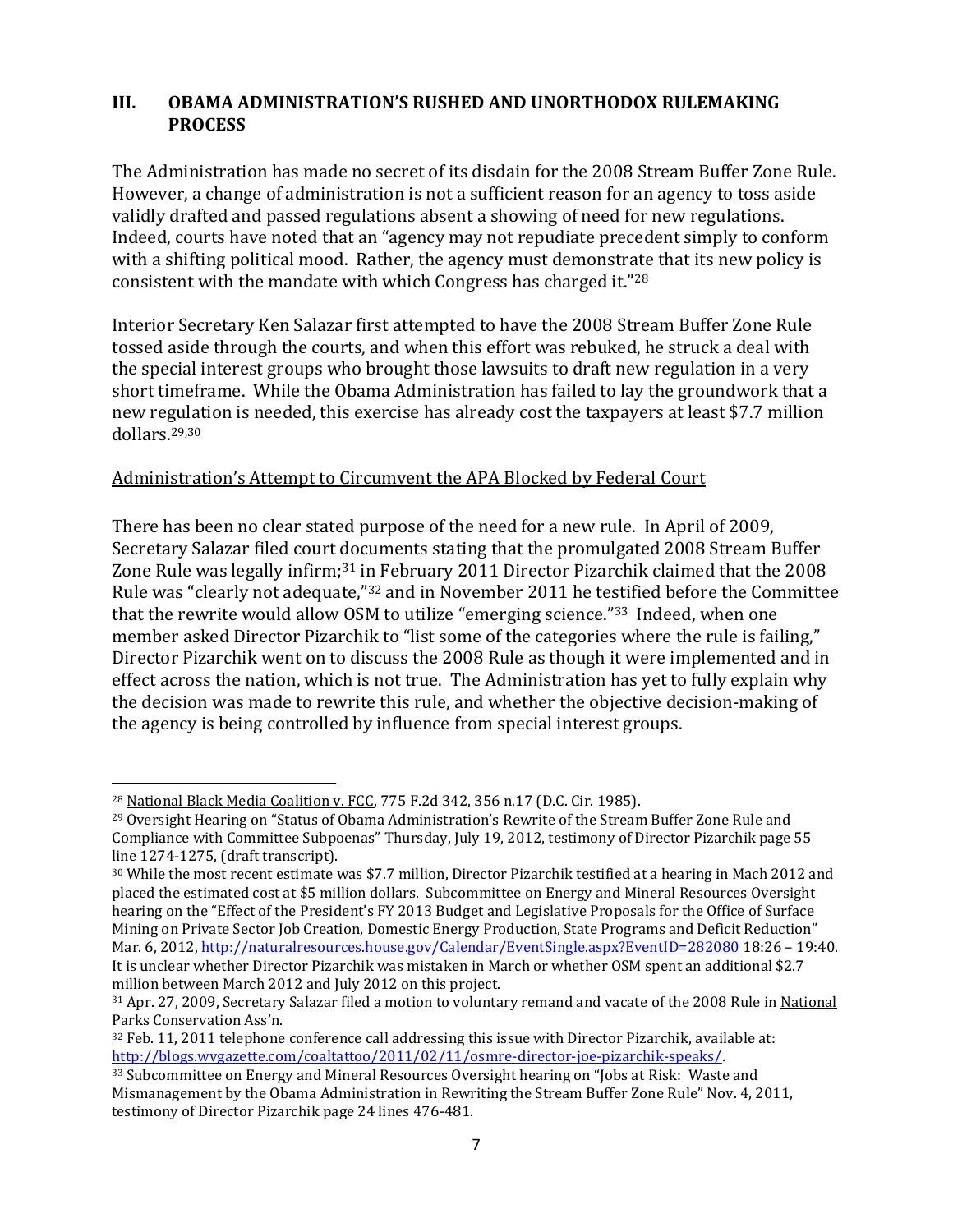The Department's April 30, 2010, proposed rule, notice of intent to prepare an environmental impact statement and June 18, 2010, notice of intent to prepare an environmental impact statement, state that OSM had "already decided" to change the rule following the change of administrations.34 This shows the Obama Administration decided to rewrite the Rule as soon as eight days after the Rule was scheduled to go into effect, if not sooner. Since the 2008 Stream Buffer Zone Rule was only published on December 12, 2008, and was set to go into effect January 12, 2009, OSM's claim that they had "already decided to change the rule" upon the change of the administration shows this decision was made without the benefit of any analysis of the legitimacy or efficacy of the rule itself. Indeed, Director Pizarchik's statement that the 2008 rule was "clearly not adequate" is not based in any objective analysis of the rule or its substance. The Committee has asked for the internal memorandums discussing the decision to initiate this rule. According to the Department, this decision was made January 20, 2009 – more than three years ago.<sup>35</sup> Only one responsive document has been provided, and it was provided in a redacted form.

The 2008 Stream Buffer Zone Rule was published in final form in December 2008, with the concurrence of the Environmental Protection Agency "EPA." Immediately after this Rule was published, special interest groups brought suits challenging the newly finalized rule.<sup>36</sup> Rather than defending the rule OSM had just promulgated, the Obama Administration made a decision to join in litigation challenging the 2008 rule. The Department went so far as to ask a Federal Court to vacate the rule that had just been finalized, blatantly ignoring the millions of taxpayer dollars spent in the promulgation of the 2008 Rule, and ignoring the Administrative Procedure Act. A Federal Court admonished OSM for failing to follow the appropriate process in its hastened attempt to rewrite this rule.37 While the Obama Administration desires the American people to trust it in the rulemaking process, its record so far shows that it is only going through a formal rulemaking process because its first attempt to bypass the appropriate procedures were struck down by a Federal Court.

#### <span id="page-9-0"></span>Obama Administration Established an Unreasonable Time Frame Through Costly Litigation and a Voluntary MOU

While the litigation on the rule was ongoing, the Obama Administration entered into a memorandum of understanding ("MOU") with EPA and the Army Corps to "reduce the

 $\overline{a}$ 

<sup>34</sup> 75 Fed. Reg. 83 (Apr. 30, 2010), p. 22723; 75 Fed. Reg. 117 (June 18, 2010), p 34667.

<sup>35</sup> The Interior Department has alleged Congress is attempting to interfere with predecisional deliberative process. The decision to rewrite this rule was made, according to their own statements, more than three years ago.

<sup>36</sup>Coal River Mountain Watch, et. al v. Salazar, No. 08-2212 (D.D.C.), National Parks Conservation Ass'n v. Salazar, No. 09-115 (D.D.C.)

<sup>&</sup>lt;sup>37</sup> The U.S. District Court for the District of Columbia denied the Government's motion to vacate the existing rule because a grant of the motion would "wrongfully permit the Federal defendants to bypass established statutory procedures for repealing an agency rule" and that granting vacatur would "allow the Federal defendants to do what they cannot do under the APA, repeal a rule without public notice and comments, without judicial consideration of the merits." National Parks Conservation Ass'n v. Salazar, 660 F. Supp 2d 3 (D.D.C. 2009).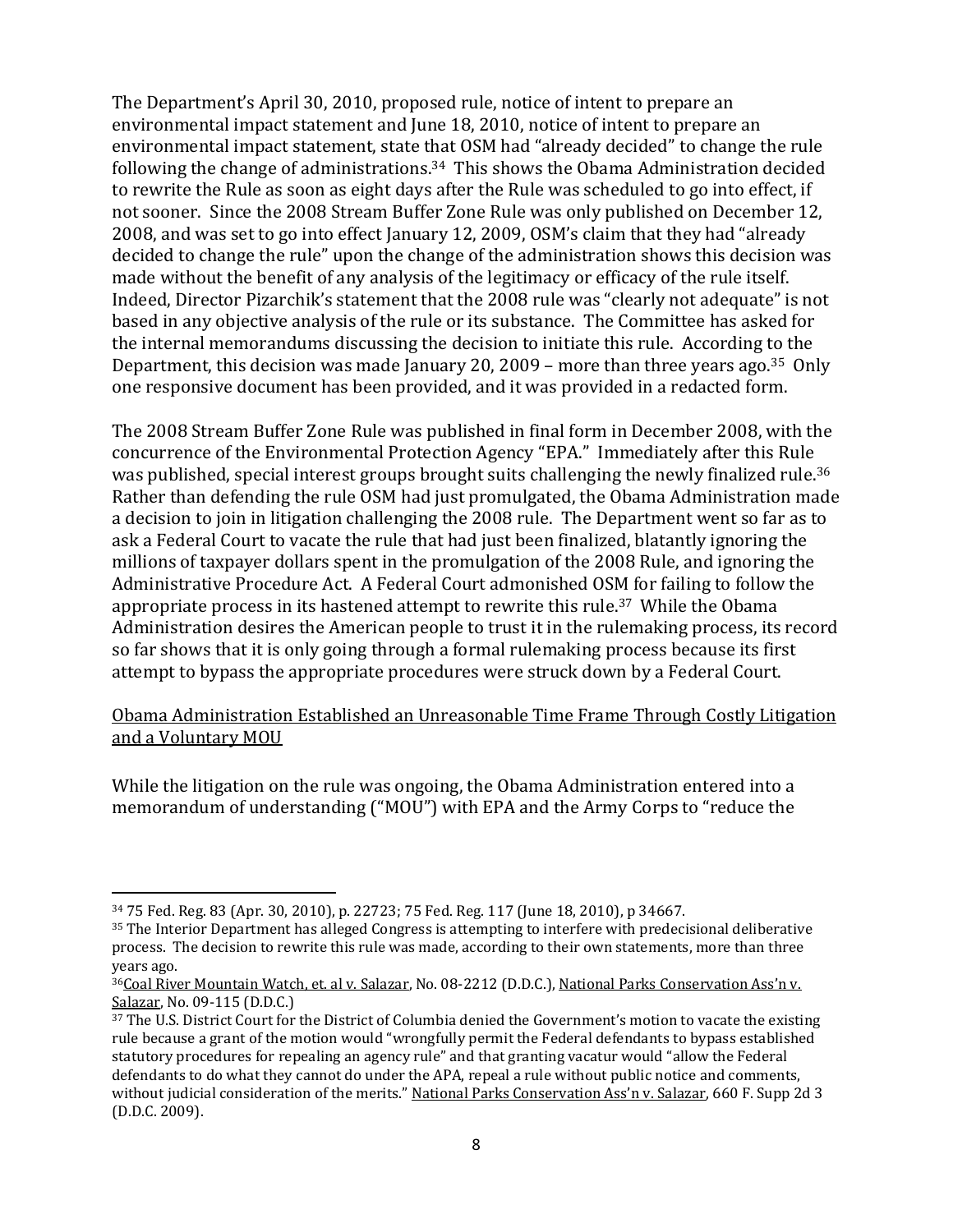harmful impacts" of Appalachian surface coal mining.<sup>38</sup> In March 2010, the Administration entered into a settlement agreement with the plaintiffs challenging the 2008 Rule which established a very short timeframe to rewrite the rule, including signing a proposed rule by February 28, 2011,<sup>39</sup> and publishing a final rule by June 29, 2012.<sup>40</sup> This settlement agreement included paying the attorney fees for the plaintiffs $41$  – even though the Obama Administration attempted to vacate the very rule the plaintiffs were challenging. Setting policy and rulemaking priorities through settlement negotiations with litigious special interest groups is not the task of OSM, and not the governance that this country deserves.

#### <span id="page-10-0"></span>Timeframe and Scope of the Rulemaking Raised Concerns for Stakeholders

The Obama Administration appears to have initially rushed this process at the behest of a litigation settlement rather than thoughtful and thorough adherence to National Environmental Policy Act guidelines. The MOU signed by the Department purported to focus on surface coal mining in Appalachia, and expressly referred to mining techniques requiring permits under the Surface Mining Control and Reclamation Act ("SMCRA") and the Clean Water Act ("CWA") in Kentucky, Ohio, Pennsylvania, Tennessee, Virginia, and West Virginia. However, the rulemaking has been significantly expanded into the largest rulemaking in the 30 year history of SMCRA and will be applied to coal mines throughout the United States.42 This compressed timeframe and the expanded scope of this rulemaking have caused concern for many stakeholders.

The Committee has found many flaws in the Administration's attempted rewrite, but several other parties have been raising concerns for several year as well. In November 2010, four Senators wrote a letter to Director Pizarchik expressing concern that he was attempting to short-circuit the rulemaking process,<sup>43</sup> and several State agencies that would be impacted by this rule sent a joint letter highlighting concerns about the compressed timeframe, and the need and justification for the rule.<sup>44</sup> In December 2010 the governors of Wyoming and Kentucky wrote separate letters each expressing concern about the rushed timeframe, the failure of allowing cooperating agencies to comment, and the lack of a

<sup>43</sup> Nov. 3, 2010 letter *available at:* 

<sup>38</sup> Memorandum of Understanding between the U.S. Department of the Army, U.S. Department of the Interior, and U.S. Environmental Protection Agency Implementing the Interagency Action Plan on Appalachian Surface Coal Mining, June 11, 2009.

<sup>39</sup> No proposed rule was signed by Feb. 28, 2011.

<sup>40</sup> Mar. 19, 2010 Agreement to settle cases seeking judicial review of the 2008 Stream Buffer Zone Rule. No proposed rule and no final rule was published by June 29, 2011.

<sup>41</sup> Department of Interior paid \$12,840.00 to the Coal River Plaintiffs and \$48,142.40 to the National Parks Conservation Association in May and August of 2010.

<sup>42</sup> Draft environmental impact statement, Chapter 1, see also 75 Fed. Reg. 117 (June 18, 2010) defining the proposed rule as "much broader in scope."

[http://barrasso.senate.gov/public/index.cfm?FuseAction=PressOffice.PressReleases&ContentRecord\\_id=177](http://barrasso.senate.gov/public/index.cfm?FuseAction=PressOffice.PressReleases&ContentRecord_id=177f584b-beda-09fe-9b73-34efaed4d1d3&IsPrint=true) [f584b-beda-09fe-9b73-34efaed4d1d3&IsPrint=true.](http://barrasso.senate.gov/public/index.cfm?FuseAction=PressOffice.PressReleases&ContentRecord_id=177f584b-beda-09fe-9b73-34efaed4d1d3&IsPrint=true)

<sup>44</sup> Letter from Cooperating Agencies signed Nov. 23, 2010. Signed by Director, Alabama Surface Mining Commission; Director, Division of Reclamation, Indiana Department of Natural Resources; Commissioner, Kentucky Department for Natural Resources; Director, Surface Mining and Reclamation Division, Railroad Commission of Texas; Director, Utah Division of Oil, Gas and Mining; Deputy Director, Division of Mining and Reclamation, West Virginia Department of Environmental Protection; and Director, Wyoming Department of Environmental Quality.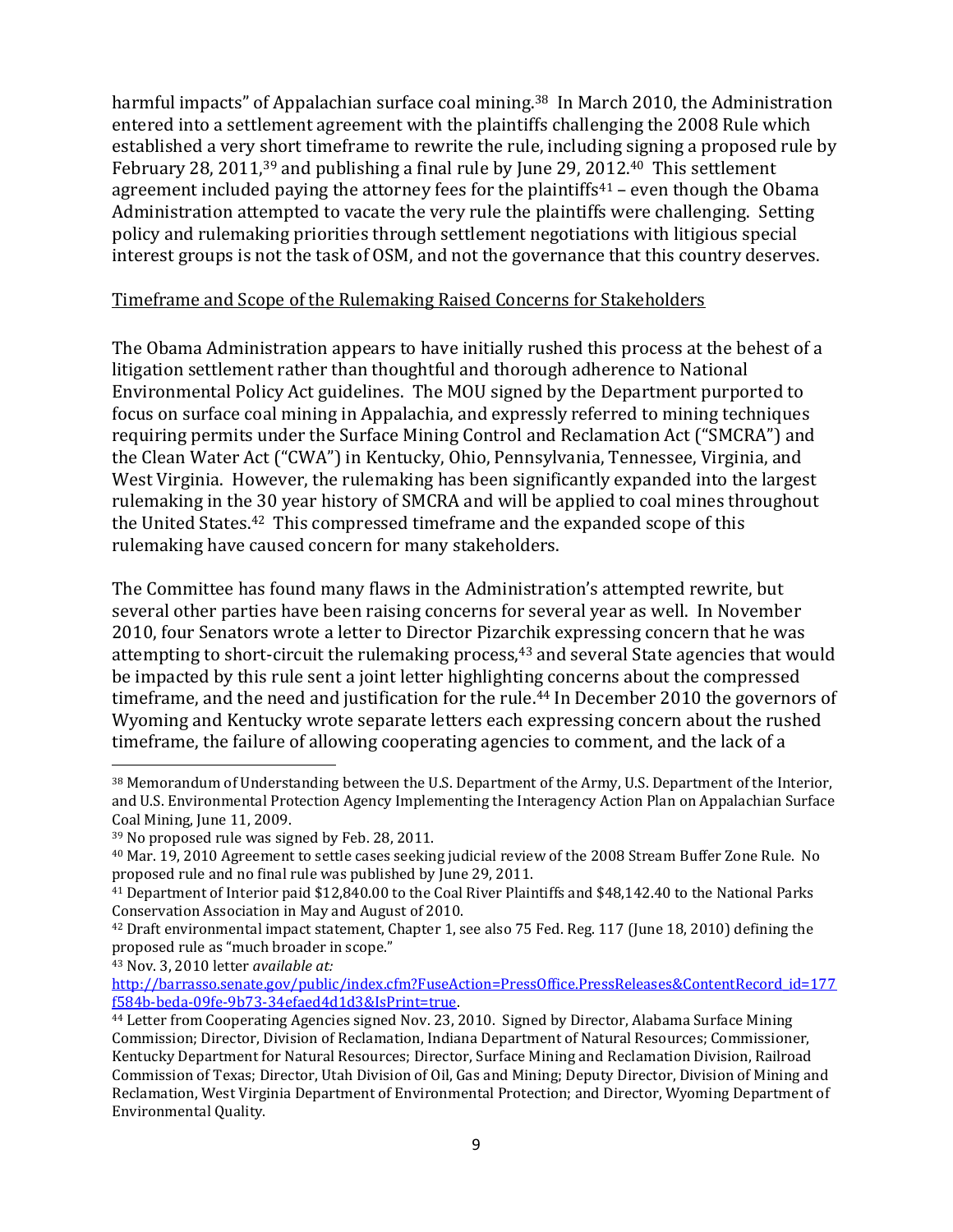justification for the need for the rule. In February 2011, the Western Governors' Association expressed concerns that OSM had not provided sufficient basis to support the need for the rulemaking.<sup>45</sup>

The Obama Administration has never provided a justification for this rushed process. While the settlement agreement sets a deadline for the publication of a final rule, this settlement agreement was entered into by the Administration only after the Department attempted to join in the litigation on the side of the plaintiffs. This self-imposed time limit for such a sweeping rewrite of an important regulation needs to be carefully examined and explained to the American people. The Committee has asked for documents related to the decision to conduct an additional EIS, rather than use the EIS prepared for the 2008 Rule, and for documents that would show the decision to expand the scope of the rulemaking effort and how this decision was reached. These documents have not been produced.

#### <span id="page-11-0"></span>Agency Refuses to Reveal the Current Status and Timeline of Rewrite

Oddly enough, even after negotiating with special interest groups to replace a regulation that took years to promulgate, the Obama Administration has failed to meet a single deadline provided in this settlement, including the June 29, 2012, deadline to publish the final rule. According to the settlement agreement, the sole remedy for the failure of the Administration to meet these deadlines is to "ask the Court to lift the stay and establish a schedule for further proceedings."46 This would lead to additional costly litigation – and significant cost to the taxpayers.<sup>47</sup> The Committee has subpoenaed communications between DOI and the special interest groups in this case to better understand the state of the litigation and the process the Department intends to follow going forward. No such communications have been provided. The Department refuses to give a timeline for finalizing the Obama preferred rewrite.

Additionally, Director Pizarchik testified July 19, 2012 that OSM had "a status conference with [the litigants] to apprise them of the fact that we had missed the deadline, and some of the explanation as to why."<sup>48</sup> He also stated that "the court has asked for a status report from the parties in the litigation."49 Again, the Committee has repeatedly asked for this information; in written document requests, in subpoenas, and recently in Questions for the Record, submitted after this testimony. Time and again, the Department has failed to provide this information. It is now unclear where the Administration is in the process of conducting this rewrite, and whether it is hiding the ball and intentionally concealing the rule and the true economic impacts until after November.

 $\overline{\phantom{a}}$ 

<sup>45</sup> Feb. 27, 2011 letter from Western Governors' Association to Secretary Salazar.

<sup>46</sup> Mar. 19, 2010 Agreement to settle cases seeking judicial review of the 2008 Stream Buffer Zone Rule. <sup>47</sup> The Department paid the plaintiff's attorney's fees in this litigation notwithstanding the fact that in the Department's motion to vacate, they claimed that there was "no case or controversy between the parties remains." National Parks Conservation Ass'n v. Salazar, case 1:09-cv-0015-HHK, document 10 filed Apr. 27, 2009.

<sup>48</sup> Oversight Hearing on "Status of Obama Administration's Rewrite of the Stream Buffer Zone Rule and Compliance with Committee Subpoenas" Thursday, July 19, 2012, testimony of Director Pizarchik page 104 line 2501-2503, (draft transcript).

 $49$  Id. page 105 line 2523-2524 (draft transcript).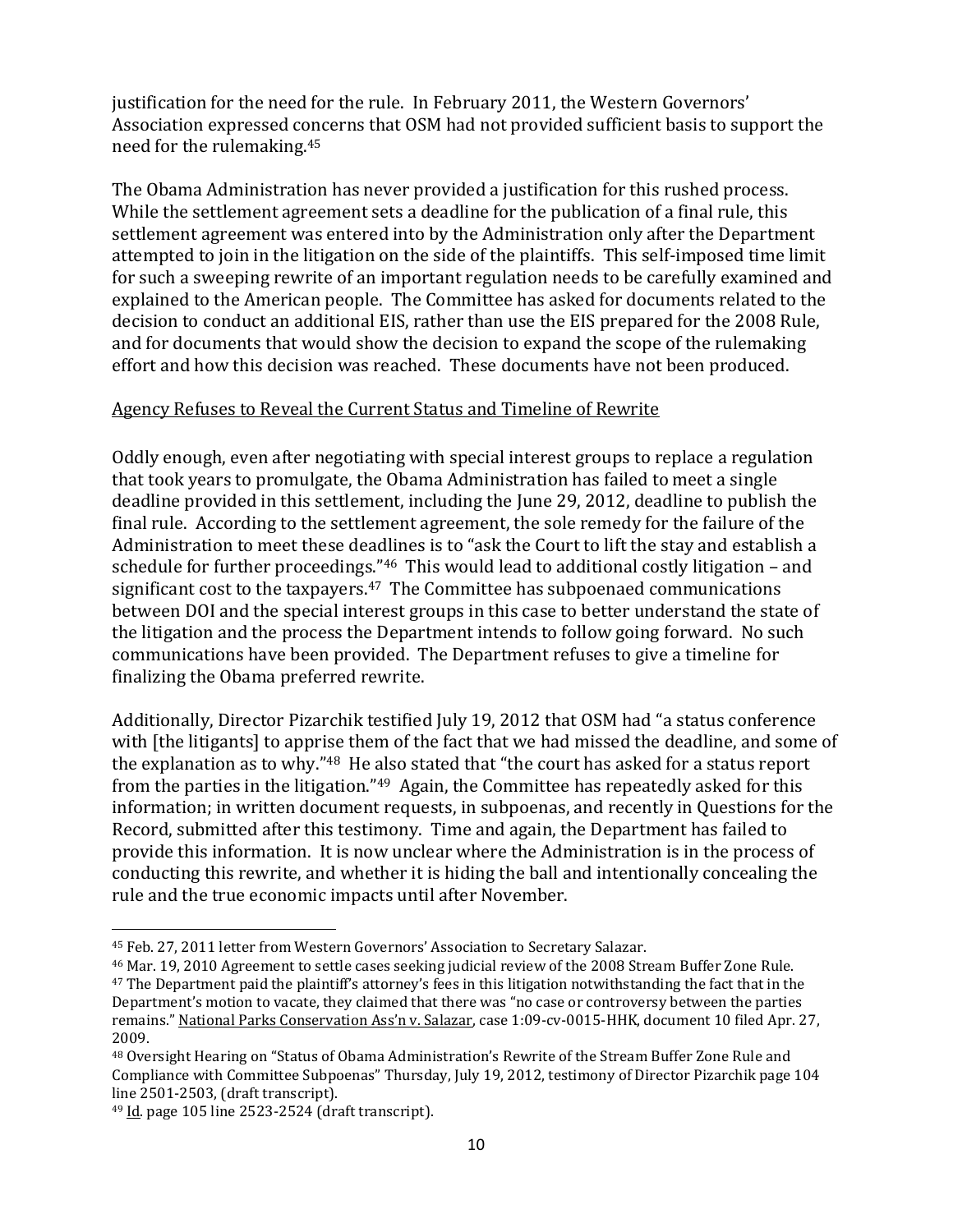## <span id="page-12-0"></span>**IV. THE OBAMA ADMINISTRATION CONTINUES TO OBSTRUCT EFFORTS FOR MEANINGFUL OVERSIGHT BY HIDING INFORMATION, WITHHOLDING DOCUMENTS, AND REFUSING TO COMPLY WITH SUBPOENAS**

When President Obama took office, he promised the American people that he was "committed to creating an unprecedented level of openness in government."50 The obstructive antics of this Administration in responding to legitimate oversight initiatives from Congress have shown that promise to be hollow.

### <span id="page-12-1"></span>The Department Has Used Delay Tactics to Avoid Accountability

The Committee sent the first letter to the Department requesting answers and information about this regulatory process in February 2011.51 That means it has been more than a year and a half since this Committee, and others, have been requesting that OSM and the Department explain what they are doing, why they are doing it, and in addition to the more than the \$7.7 million already spent, what the ultimate costs will be to the American people.

The Department has dragged its feet at every step. In the year following the first document requests, Committee staff worked diligently to extract information from the Department, while battling arguments that the Department didn't understand what was being asked, didn't understand why certain questions were being asked, and telling the Committee that certain questions "implicate important Executive Branch confidentiality interests"<sup>52</sup> – a claim that has no basis in law, falls short of claiming that any of the documents should be protected by Executive Privilege, and fails to overcome the clear and compelling need for this information.

Due to the sweeping nature of the preferred rewrite, the Committee requested documents and information from other agencies of the Administration as well, in an attempt to understand the scope of the work being completed. This effort included sending document requests to the Army Corps of Engineers,<sup>53</sup> the EPA,<sup>54</sup> the Council on Environmental Quality ("CEQ"), <sup>55</sup> and the Office of Management and Budget ("OMB").56 With the exception of the

[http://naturalresources.house.gov/uploadedfiles/sbzruleagencycorrespondence05-15-12.pdf.](http://naturalresources.house.gov/uploadedfiles/sbzruleagencycorrespondence05-15-12.pdf) <sup>55</sup> Letters sent February 3, and May 15, 2012 to CEQ, *available at*

 $\overline{\phantom{a}}$ <sup>50</sup> Memorandum for the Heads of Executive Departments and Agencies from President Obama, Subject: Transparency and Open Government, January 21, 2009.

<sup>&</sup>lt;sup>51</sup> The Department received the first letter from Congress expressing concern and dismay at their behavior as early as November 3, 2010 when Senators Barraso, Bunning, Enzi, and Inhofe sent a letter to Director Pizarchik identifying concerns with the process the Administration was following, including the denial of an extension of time for comment, failure to provide appropriate scoping , violating the spirit of NEPA, and contradicting the Administration's pledge of transparency and openness in government, *available at* [http://barrasso.senate.gov/public/index.cfm?FuseAction=PressOffice.PressReleases&ContentRecord\\_id=177](http://barrasso.senate.gov/public/index.cfm?FuseAction=PressOffice.PressReleases&ContentRecord_id=177f584b-beda-09fe-9b73-34efaed4d1d3&IsPrint=true) [f584b-beda-09fe-9b73-34efaed4d1d3&IsPrint=true](http://barrasso.senate.gov/public/index.cfm?FuseAction=PressOffice.PressReleases&ContentRecord_id=177f584b-beda-09fe-9b73-34efaed4d1d3&IsPrint=true) 

<sup>52</sup> August 1, 2011 letter from Christopher Mansour to Chairman Hastings.

<sup>53</sup> February 3, 2012 letter from Chairman Hastings to Assistant Secretary of the Army (Civil Works) Jo-Ellen Darcy.

<sup>54</sup> Letters sent February 3, March 22, May 15, and May 23, 2012 from Chairman Hastings to EPA Administrator Lisa Jackson, *available at*

[http://naturalresources.house.gov/uploadedfiles/sbzruleagencycorrespondence05-15-12.pdf.](http://naturalresources.house.gov/uploadedfiles/sbzruleagencycorrespondence05-15-12.pdf)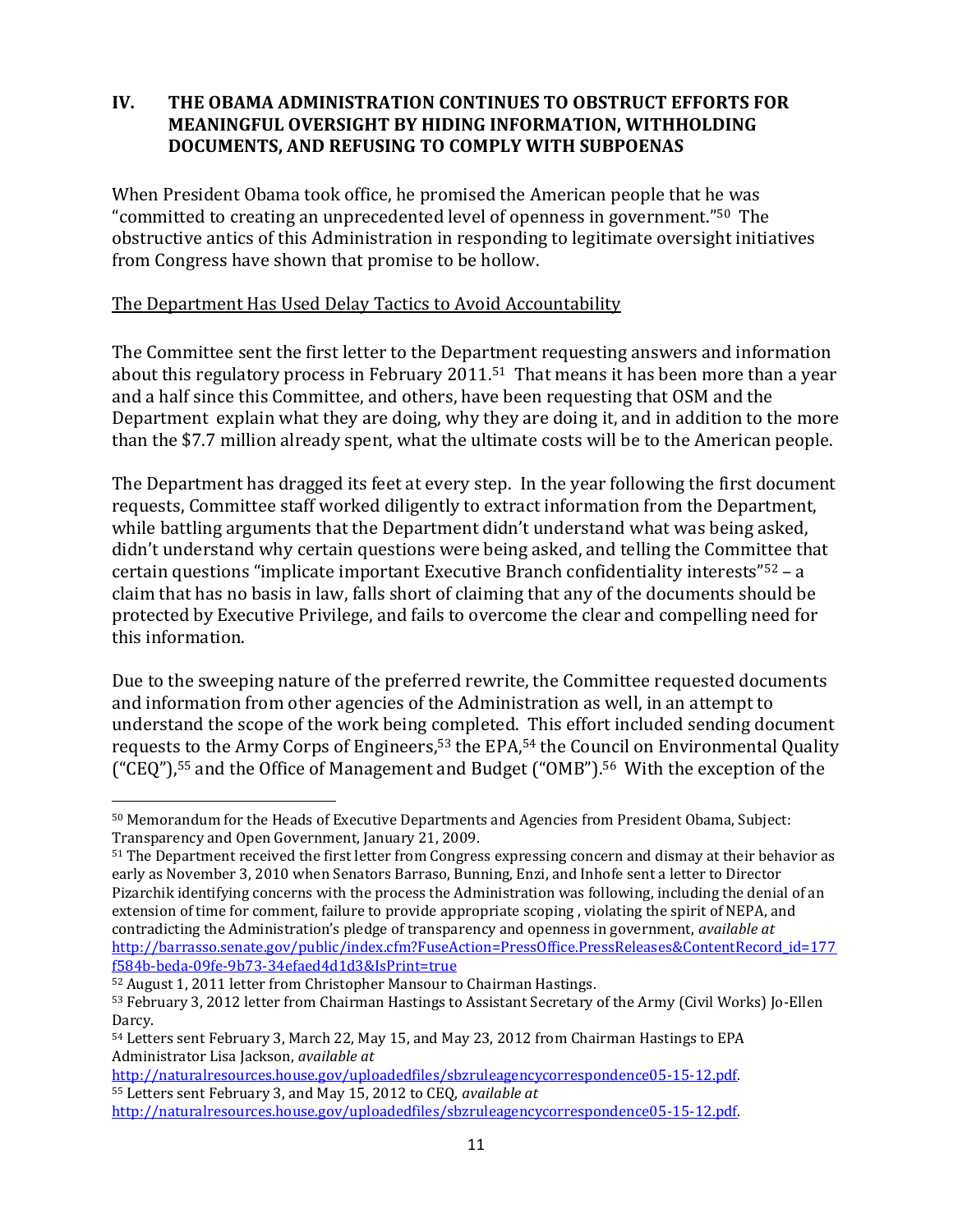Army Corps of Engineers, each of these agencies failed to meet any deadline for document production, or to provide the documents requested. In many instances, months went by before OMB or EPA even pretended to begin looking for the responsive documents that were the subject of the document request. In May 2012, EPA, OMB, and CEQ all provided matching productions with corresponding redactions of relevant and important information. The Administration's thinly veiled collusion in obstructing meaningful oversight shows that it is fundamentally unwilling to provide the American people with the open and transparent government they were promised.

# <span id="page-13-0"></span>Defying President Obama's Pledge of Unprecedented Transparency, Department Continues to Withhold Information Required by Subpoena

When a full year had passed without the Department meeting one document request deadline, the Department sent a letter to Chairman Hastings explaining that "a committee letter request for information in furtherance of an oversight inquiry does not impose a legal obligation to comply."57 The Department had by now made clear that any claims of "openness in government" were mere window dressing and that without being forced to provide information the Department felt no obligation to answer to the American people.

On March 28, 2012, more than one year after the initial document request letter was sent, the Committee approved a motion giving the Chairman authority to issue subpoenas for documents regarding the Secretary of the Interior's decision and the process to rewrite this coal production regulation.

Left with no other alternative, Chairman Hasting issued the first of two subpoenas for the production of documents: the first on April 5, 2012, and the second on May 11, 2012.58 Not a single line item in either of the subpoena schedules has been complied with. The Department continues to claim, in the face of valid subpoenas, that it is not withholding documents, and that the Committee is being unreasonable for refusing to "provide the Department with specific questions it seeks to answer through its investigation."59 The information sought by the Committee is clearly laid out in the correspondence to the Department, and the two Congressional Subpoenas.60 If the Department had complied with the subpoenas, the Committee would have the documents and information necessary to complete the investigation.

The Department has also claimed that the information requested implicates "separation of powers between the two branches with respect to rulemaking and the Executive Branch's long-recognized interest in preserving the confidentiality of its pre-decisional

l

<sup>59</sup> May 24, 2012 letter from Christopher Mansour to Chairman Hastings, *available at* [http://naturalresources.house.gov/oversight/coalregs/.](http://naturalresources.house.gov/oversight/coalregs/) 

<sup>56</sup> Letters sent February 3, March 21, and May 15 to OMB, *available at*

[http://naturalresources.house.gov/uploadedfiles/sbzruleagencycorrespondence05-15-12.pdf.](http://naturalresources.house.gov/uploadedfiles/sbzruleagencycorrespondence05-15-12.pdf)

<sup>57</sup> February 2, 2012 letter from Christopher Mansour to Chairman Hastings.

<sup>58</sup> Subpoenas and all additional documentation *available at* [http://naturalresources.house.gov/oversight/coalregs/.](http://naturalresources.house.gov/oversight/coalregs/) 

<sup>60</sup> All correspondence available a[t http://naturalresources.house.gov/oversight/coalregs/.](http://naturalresources.house.gov/oversight/coalregs/)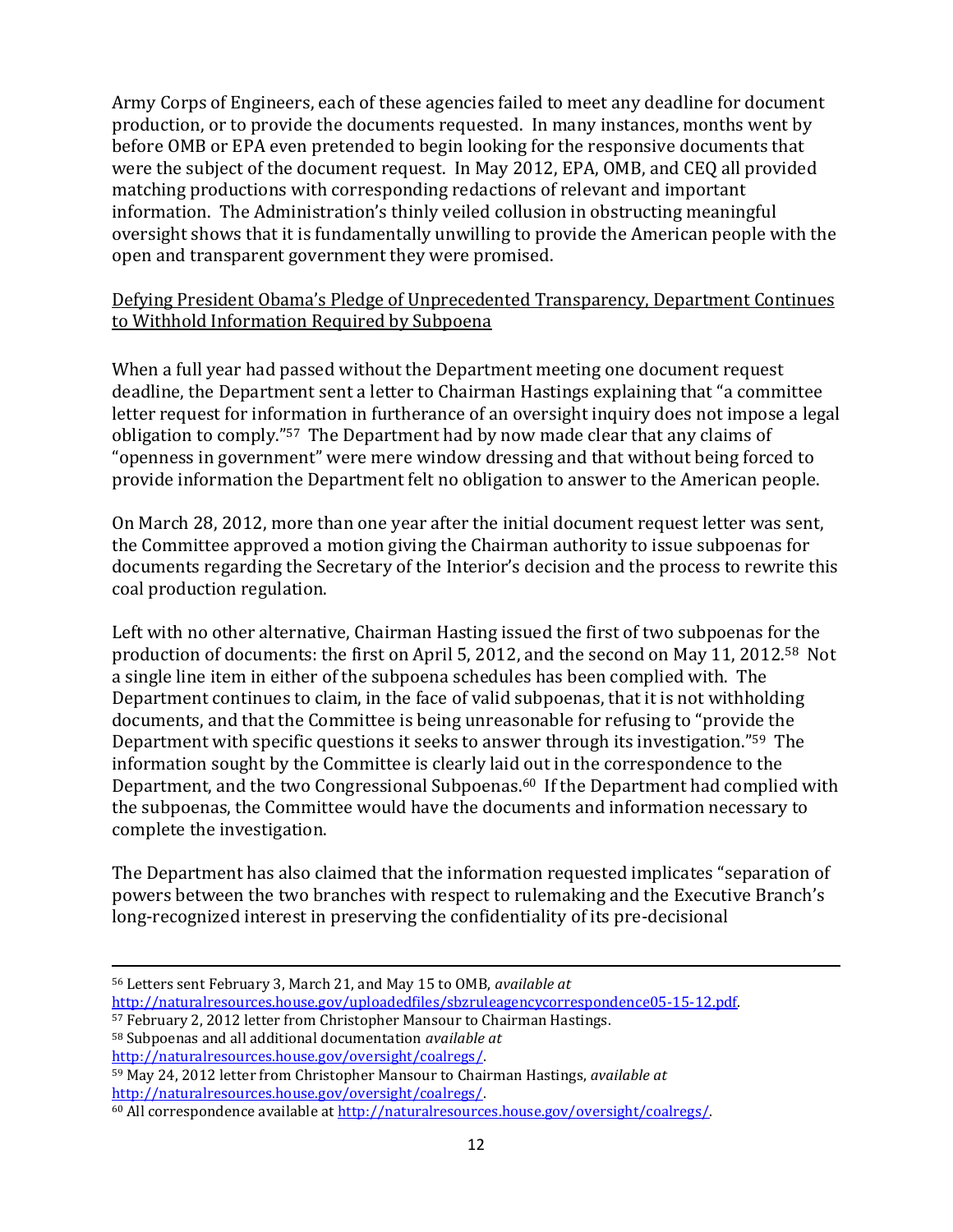deliberations."61 The deliberative process privilege, even if it applied to Congress, is not an absolute bar against disclosure and cannot be used to shield alleged government wrongdoing.62 The Department's claim that it is not required to answer questions about deliberative process materials, even if true, does not explain its refusal to turn over nondeliberative material. What the Department fails to acknowledge is that many of the items subpoenaed relate to decisions already made, including the documents surrounding the decision to toss out the 2008 Rule, and the information and communication surrounding the settlement that led to this muddle of a rulemaking. The fact that an agency may be in the process of improperly imposing new regulations, eliminating thousands of jobs, and raising energy costs on the American people is absolutely not a shield against transparency and Congressional oversight.

Moreover, for many months, the Committee has tried to work with the Department and the Department's view that it is protecting confidential information. An assertion of "important confidentiality interests of the Executive Branch" is not a recognized common law privilege, and even if it were, claims of privilege are applicable only at the discretion of the Chairman.63 No privilege claim has been made, yet documents continue to be withheld. The Department also refuses to turn over a privilege log or any accounting of the documents it wishes to protect. It is impossible to evaluate the Department's concerns without a clear accounting of the documents being withheld.

The Department has refused to provide the subpoenaed material, and has the audacity to claim that it is not withholding documents. Director Pizarchik, at the July 19, 2012, hearing stated clearly, "Mr. Chairman, the Department is not withholding documents."64 The Department has repeatedly shown obstinacy and outrage that it should be held to account for their actions, or their spending. The Department has failed to assert any constitutionally-based privilege, nor has the Department asked that the subpoena be held in abeyance pending an assertion of Executive Privilege from the President. The Administration simply refuses to comply.

#### <span id="page-14-0"></span>Department Makes Arbitrary Redactions of Subpoenaed Information

While the Department has provided numerous pages of documents purportedly in response to the document requests and subpoenas sent by the Committee, much of the information was either publically available, or was so heavily redacted as to be meaningless. When the Department discusses the number of pages provided to the Committee in the course of this investigation, it is referring to thousands of pages like the following.

 $\overline{\phantom{a}}$ 

<sup>61</sup> April 27, 2012 letter from Christopher Mansour to Chairman Hastings.

<sup>62</sup> In Re Sealed Case*,* 121 F.3d 729, 737-38 (D.D.C. 1997).

<sup>63</sup> Committee on Natural Resources, Rule 4(h).

<sup>64</sup> Oversight Hearing on "Status of Obama Administration's Rewrite of the Stream Buffer Zone Rule and Compliance with Committee Subpoenas" Thursday, July 19, 2012, testimony of Director Pizarchik page 102 line 2445-2446, (draft transcript).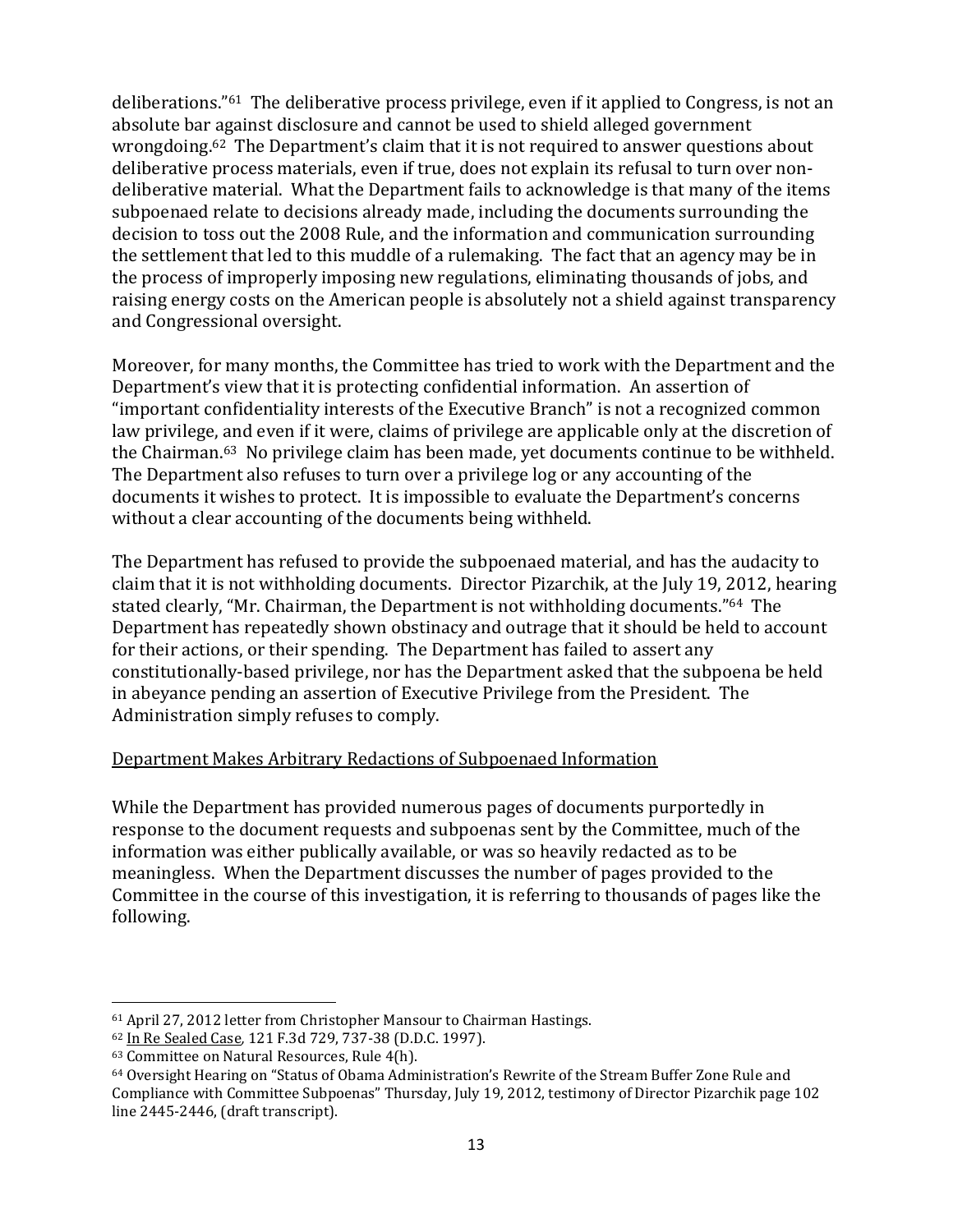

This is an example of what the Administration considers "open and transparent." Fully blacked-out pages were only one problem that the Committee faced when attempting to obtain information from the Administration. "Selective Redactions" were also used to obfuscate the meaning and content of provided information and were inconsistently applied. For example, the Committee was surprised to note that Administration would redact some sentences and words in one document, and not redact those same sentences in duplicate copies of the same documents.<sup>65</sup>

 $\overline{\phantom{a}}$ 

<sup>65</sup> Duplicate copies of the same documents were also included in the document page number the Department continues to trumpet to defend their lack of compliance with the outstanding subpoenas.